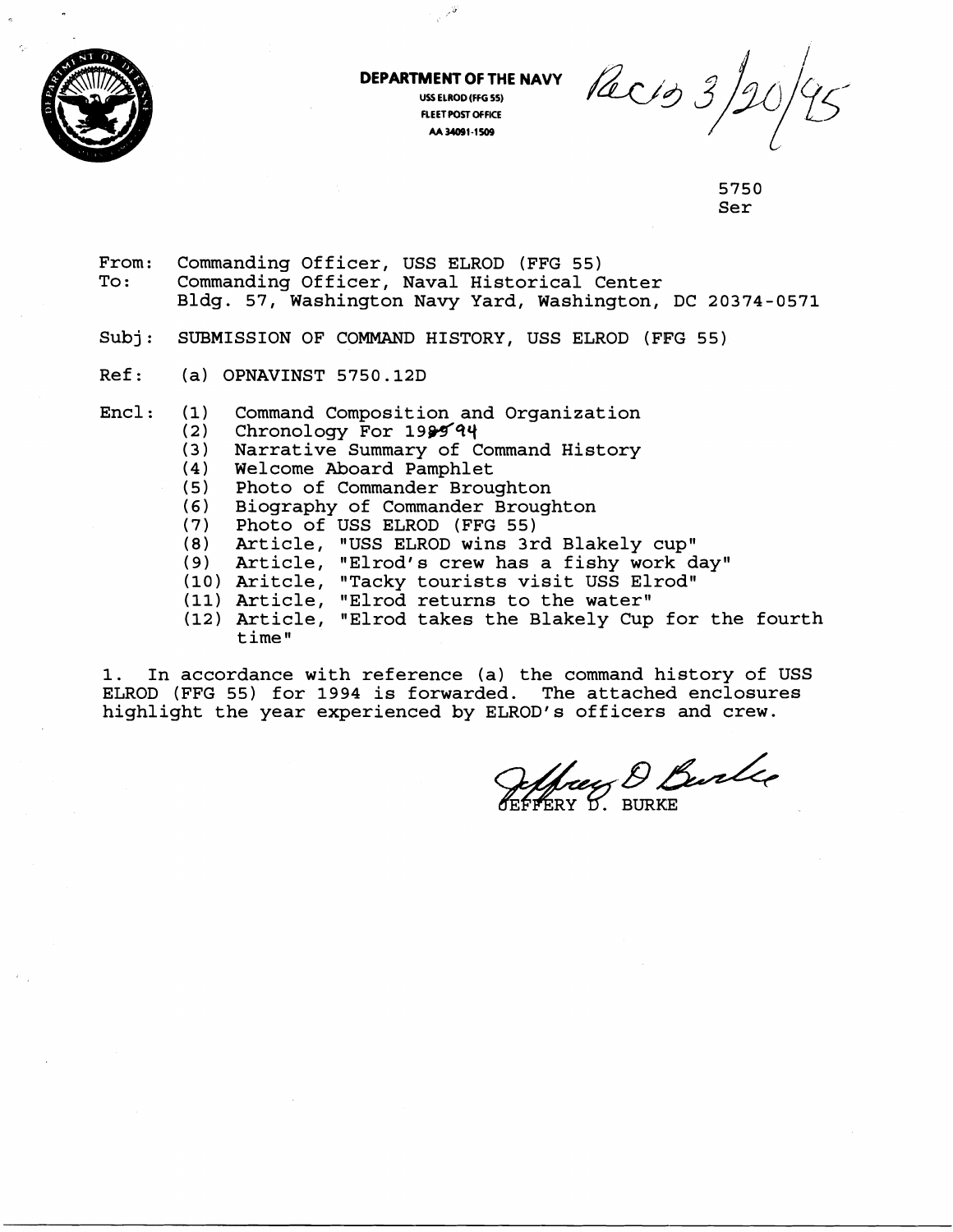## **COMMAND COMPOSITION AND ORGANIZATION**

USS ELROD (FFG 55) is an Oliver Hazard Perry class guidedmissile frigate. She has proven herself capable of many missions other than the originally designated duties of Anti-Submarine Warfare (ASW) and Anti-Air Warfare (AAW) defense of convoys. ELROD's primary missions are ASW, AAW, and Anti-Surface Warfare (ASUW) .

ELROD is armed with Mk 46 anti-submarine torpedoes, Harpoon surface-to-surface cruise missiles, SM-1 surface-to-air missiles, a Mk 75 automatic, rapid fire 76mm cannon, and a MK 15 Mod 11 Block **1** fully automatic 20mm Vulcan Phalanx Close In Weapons System (CIWS). Sensor and control systems include the AN/SQR-19 Tactical Towed Array Sonar System (TACTAS), the Mk 96 Fire Control System, AN/SLQ-32 Electronic Warfare Suite, AN/SPS-49 Air Search Radar, An/SPS-55 Surface Search Radar, AN/SQS-56 Sonar, AN/SQQ-28 Sonobouy Processor, the SH-60B Helicopter, and various communication systems.

USS ELROD is homeported in Charleston, South Carolina, and is<br>the command of Commander H.L. Broughton, II, USN. ELROD's under the command of Commander H.L. Broughton, II, USN. immediate senior in command is Commander, Destroyer Squadron FOUR, and for operations is assigned to the DWIGHT D. EISENHOWER Battle Group (CCDG-8/CDS-32) .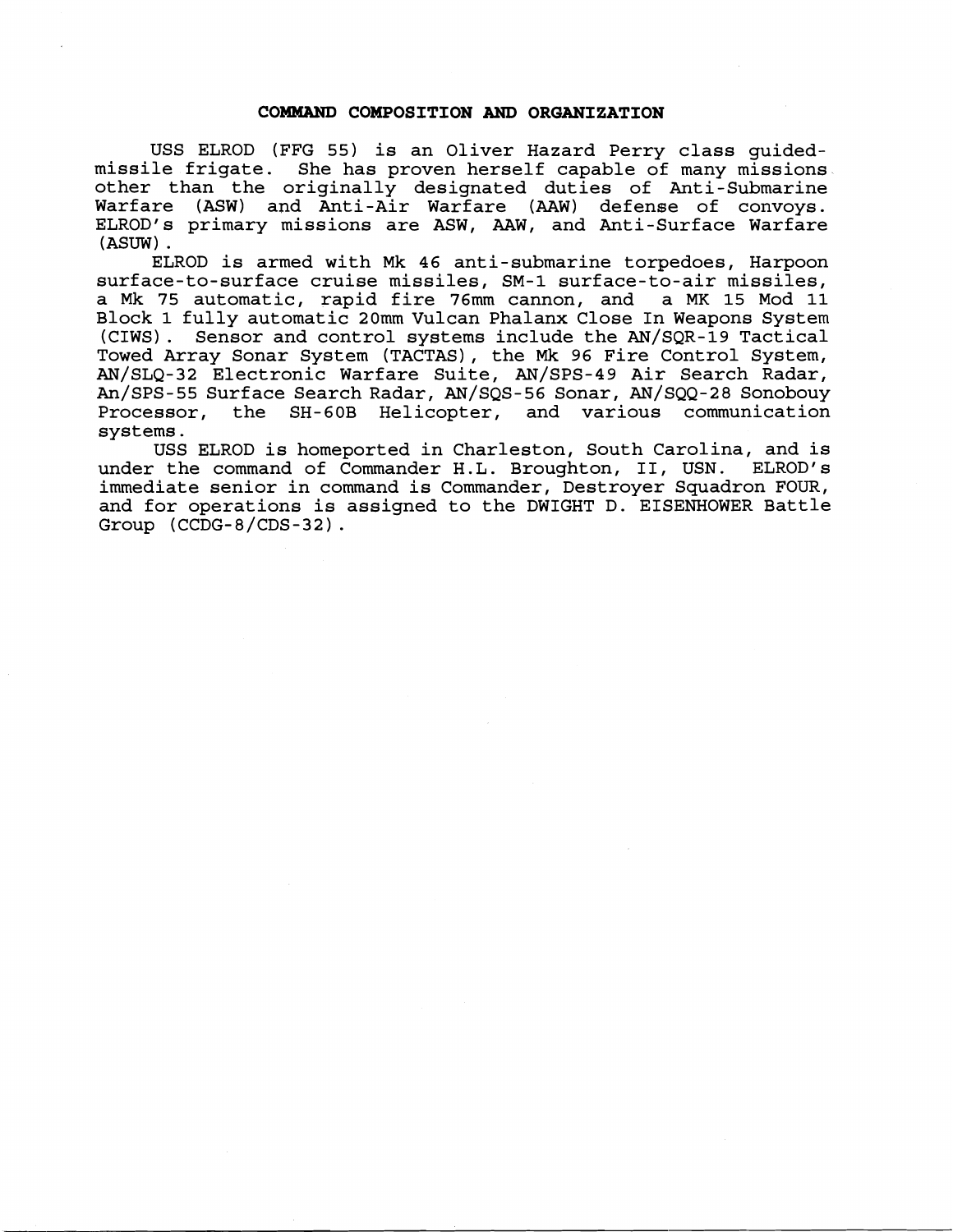| 401D<br>27 JAN<br>27 JAN                         BSF ROOSEVELT ROADS NS, PR<br>27 JAN – 28 JAN              U/W ENROUTE ANTIGUA<br>28 JAN - 31 JAN PVST ANTIGUA<br>31 JAN - 05 FEB<br>05 FEB<br>05 FEB - 15 FEB<br>05 FEB - 15 FEB<br>16 TEB - 15 FEB<br>16 TEB - 15 FEB<br>16 TEB - 15 FEB<br>16 TEB - 15 FEB<br>16 TEB - 15 FEB<br>16 TEB - 15 FEB<br>15 FEB 15 FEB 15 FEB 15 FEB 15 FEB 15 FEB 15 FEB 15 FEB 16 FEB 16 FEB 16 FEB 16 FEB 16 FEB 16 FEB 16 FEB 16 FE<br>21 FEB - 24 FEB<br>24 FEB - 02 MAR<br>24 FEB - 02 MAR<br>26 MAR<br>26 MAR<br>26 MAR<br>27 MAR<br>27 MAR<br>27 MAR<br>27 MAR<br>27 MAR<br>27 MAR<br>27 MAR<br>27 MAR<br>27 MAR<br>27 MAR<br>27 MAR<br>27 MAR<br>27 MAR<br>27 MAR<br>27 MAR<br>27 MAR<br>27 MAR<br>27 MAR<br>27<br>07 MAR - 09 MAR U/W WESTERN ATLANTIC ENROUTE CHARLESTON,<br><b>SC</b><br>$\begin{tabular}{lllllllllllllllllll} $\mathbf{0.9} \text{ MAR} & $\mathbf{1.80} \text{ MAR} & $\mathbf{1.80} \text{ MAR} & $\mathbf{1.80} \text{ MAR} & $\mathbf{1.80} \text{ MAR} & $\mathbf{1.80} \text{ MAR} & $\mathbf{1.80} \text{ MAR} \text{ PER} \text{ D} \text{ R} \text{ R} \text{ B} \text{ D} \text{ R} \text{ R} \text{ B} \text{ D} \text{ R} \text{ R} \text{ D} \text{ R} \text{ R} \text{ D} \text{ R} \text{ R} \text{ D} \text{ R}$<br>SUPPORT DEMOCRACY<br>22 APR - 07 MAY BSF GTMO<br>22 APR - 07 MAY U/W HAITIAN OP AREA ISO "OPERATION<br>27 MAY - 08 MAY U/W WESTERN ATLANTIC ENROUTE MAYPORT, FL<br>INPT.MAYPORT, NS., MAYPORT, FL<br>INPT.MAYPORT, NS., MAYPORT, FL<br>TNPT MAYPORT NS MAYPORT<br>07W_wESTERN ATLANTIC ENROUTE CHASN, SC<br><b>08 MAY - 09 MAY</b><br>INPT CHASN, SC UPKP<br>09 MAY - 10 MAY<br>INPT NWS CHASN AMMO OFF-LOAD<br>11 MAY - 12 MAY<br>12 MAY - 13 MAY<br>INPT CHASN, SC UPKP<br>INPT DEYTENS SHIPYARD, SHIPYARD CREEK,<br>13 MAY - 28 JUL<br>CHARLESTON, SC FOR DSRA<br>DRYDOCK, DEYTENS SHIPYARD, SHIPYARD<br>28 JUL - 18 NOV<br>CREEK, CHARLESTON, SC FOR DSRA<br>INPT DEVTENS SHIPYARD, SHIPYARD CREEK,<br>CHARLESTON, SC FOR DSRA<br>INPT CHASN, SC AMMO ON-LOAD<br>INPT CHASN, SC FAST CRUISE<br>18 NOV - 19 DEC<br>19 DEC<br>20 DEC - 21 DEC |  |  |  |
|-------------------------------------------------------------------------------------------------------------------------------------------------------------------------------------------------------------------------------------------------------------------------------------------------------------------------------------------------------------------------------------------------------------------------------------------------------------------------------------------------------------------------------------------------------------------------------------------------------------------------------------------------------------------------------------------------------------------------------------------------------------------------------------------------------------------------------------------------------------------------------------------------------------------------------------------------------------------------------------------------------------------------------------------------------------------------------------------------------------------------------------------------------------------------------------------------------------------------------------------------------------------------------------------------------------------------------------------------------------------------------------------------------------------------------------------------------------------------------------------------------------------------------------------------------------------------------------------------------------------------------------------------------------------------------------------------------------------------------------------------------------------------------------------------------------------------------------------------------------------------------------------------------------------------------------------------------------------------------------------------------------------------------------------------------------------------------------------------------------------------------------------------|--|--|--|
|                                                                                                                                                                                                                                                                                                                                                                                                                                                                                                                                                                                                                                                                                                                                                                                                                                                                                                                                                                                                                                                                                                                                                                                                                                                                                                                                                                                                                                                                                                                                                                                                                                                                                                                                                                                                                                                                                                                                                                                                                                                                                                                                                 |  |  |  |
|                                                                                                                                                                                                                                                                                                                                                                                                                                                                                                                                                                                                                                                                                                                                                                                                                                                                                                                                                                                                                                                                                                                                                                                                                                                                                                                                                                                                                                                                                                                                                                                                                                                                                                                                                                                                                                                                                                                                                                                                                                                                                                                                                 |  |  |  |
|                                                                                                                                                                                                                                                                                                                                                                                                                                                                                                                                                                                                                                                                                                                                                                                                                                                                                                                                                                                                                                                                                                                                                                                                                                                                                                                                                                                                                                                                                                                                                                                                                                                                                                                                                                                                                                                                                                                                                                                                                                                                                                                                                 |  |  |  |
|                                                                                                                                                                                                                                                                                                                                                                                                                                                                                                                                                                                                                                                                                                                                                                                                                                                                                                                                                                                                                                                                                                                                                                                                                                                                                                                                                                                                                                                                                                                                                                                                                                                                                                                                                                                                                                                                                                                                                                                                                                                                                                                                                 |  |  |  |
|                                                                                                                                                                                                                                                                                                                                                                                                                                                                                                                                                                                                                                                                                                                                                                                                                                                                                                                                                                                                                                                                                                                                                                                                                                                                                                                                                                                                                                                                                                                                                                                                                                                                                                                                                                                                                                                                                                                                                                                                                                                                                                                                                 |  |  |  |
|                                                                                                                                                                                                                                                                                                                                                                                                                                                                                                                                                                                                                                                                                                                                                                                                                                                                                                                                                                                                                                                                                                                                                                                                                                                                                                                                                                                                                                                                                                                                                                                                                                                                                                                                                                                                                                                                                                                                                                                                                                                                                                                                                 |  |  |  |
|                                                                                                                                                                                                                                                                                                                                                                                                                                                                                                                                                                                                                                                                                                                                                                                                                                                                                                                                                                                                                                                                                                                                                                                                                                                                                                                                                                                                                                                                                                                                                                                                                                                                                                                                                                                                                                                                                                                                                                                                                                                                                                                                                 |  |  |  |
|                                                                                                                                                                                                                                                                                                                                                                                                                                                                                                                                                                                                                                                                                                                                                                                                                                                                                                                                                                                                                                                                                                                                                                                                                                                                                                                                                                                                                                                                                                                                                                                                                                                                                                                                                                                                                                                                                                                                                                                                                                                                                                                                                 |  |  |  |
|                                                                                                                                                                                                                                                                                                                                                                                                                                                                                                                                                                                                                                                                                                                                                                                                                                                                                                                                                                                                                                                                                                                                                                                                                                                                                                                                                                                                                                                                                                                                                                                                                                                                                                                                                                                                                                                                                                                                                                                                                                                                                                                                                 |  |  |  |
|                                                                                                                                                                                                                                                                                                                                                                                                                                                                                                                                                                                                                                                                                                                                                                                                                                                                                                                                                                                                                                                                                                                                                                                                                                                                                                                                                                                                                                                                                                                                                                                                                                                                                                                                                                                                                                                                                                                                                                                                                                                                                                                                                 |  |  |  |
|                                                                                                                                                                                                                                                                                                                                                                                                                                                                                                                                                                                                                                                                                                                                                                                                                                                                                                                                                                                                                                                                                                                                                                                                                                                                                                                                                                                                                                                                                                                                                                                                                                                                                                                                                                                                                                                                                                                                                                                                                                                                                                                                                 |  |  |  |
|                                                                                                                                                                                                                                                                                                                                                                                                                                                                                                                                                                                                                                                                                                                                                                                                                                                                                                                                                                                                                                                                                                                                                                                                                                                                                                                                                                                                                                                                                                                                                                                                                                                                                                                                                                                                                                                                                                                                                                                                                                                                                                                                                 |  |  |  |
|                                                                                                                                                                                                                                                                                                                                                                                                                                                                                                                                                                                                                                                                                                                                                                                                                                                                                                                                                                                                                                                                                                                                                                                                                                                                                                                                                                                                                                                                                                                                                                                                                                                                                                                                                                                                                                                                                                                                                                                                                                                                                                                                                 |  |  |  |
|                                                                                                                                                                                                                                                                                                                                                                                                                                                                                                                                                                                                                                                                                                                                                                                                                                                                                                                                                                                                                                                                                                                                                                                                                                                                                                                                                                                                                                                                                                                                                                                                                                                                                                                                                                                                                                                                                                                                                                                                                                                                                                                                                 |  |  |  |
|                                                                                                                                                                                                                                                                                                                                                                                                                                                                                                                                                                                                                                                                                                                                                                                                                                                                                                                                                                                                                                                                                                                                                                                                                                                                                                                                                                                                                                                                                                                                                                                                                                                                                                                                                                                                                                                                                                                                                                                                                                                                                                                                                 |  |  |  |
|                                                                                                                                                                                                                                                                                                                                                                                                                                                                                                                                                                                                                                                                                                                                                                                                                                                                                                                                                                                                                                                                                                                                                                                                                                                                                                                                                                                                                                                                                                                                                                                                                                                                                                                                                                                                                                                                                                                                                                                                                                                                                                                                                 |  |  |  |
|                                                                                                                                                                                                                                                                                                                                                                                                                                                                                                                                                                                                                                                                                                                                                                                                                                                                                                                                                                                                                                                                                                                                                                                                                                                                                                                                                                                                                                                                                                                                                                                                                                                                                                                                                                                                                                                                                                                                                                                                                                                                                                                                                 |  |  |  |
|                                                                                                                                                                                                                                                                                                                                                                                                                                                                                                                                                                                                                                                                                                                                                                                                                                                                                                                                                                                                                                                                                                                                                                                                                                                                                                                                                                                                                                                                                                                                                                                                                                                                                                                                                                                                                                                                                                                                                                                                                                                                                                                                                 |  |  |  |
|                                                                                                                                                                                                                                                                                                                                                                                                                                                                                                                                                                                                                                                                                                                                                                                                                                                                                                                                                                                                                                                                                                                                                                                                                                                                                                                                                                                                                                                                                                                                                                                                                                                                                                                                                                                                                                                                                                                                                                                                                                                                                                                                                 |  |  |  |
|                                                                                                                                                                                                                                                                                                                                                                                                                                                                                                                                                                                                                                                                                                                                                                                                                                                                                                                                                                                                                                                                                                                                                                                                                                                                                                                                                                                                                                                                                                                                                                                                                                                                                                                                                                                                                                                                                                                                                                                                                                                                                                                                                 |  |  |  |
|                                                                                                                                                                                                                                                                                                                                                                                                                                                                                                                                                                                                                                                                                                                                                                                                                                                                                                                                                                                                                                                                                                                                                                                                                                                                                                                                                                                                                                                                                                                                                                                                                                                                                                                                                                                                                                                                                                                                                                                                                                                                                                                                                 |  |  |  |
|                                                                                                                                                                                                                                                                                                                                                                                                                                                                                                                                                                                                                                                                                                                                                                                                                                                                                                                                                                                                                                                                                                                                                                                                                                                                                                                                                                                                                                                                                                                                                                                                                                                                                                                                                                                                                                                                                                                                                                                                                                                                                                                                                 |  |  |  |
|                                                                                                                                                                                                                                                                                                                                                                                                                                                                                                                                                                                                                                                                                                                                                                                                                                                                                                                                                                                                                                                                                                                                                                                                                                                                                                                                                                                                                                                                                                                                                                                                                                                                                                                                                                                                                                                                                                                                                                                                                                                                                                                                                 |  |  |  |
|                                                                                                                                                                                                                                                                                                                                                                                                                                                                                                                                                                                                                                                                                                                                                                                                                                                                                                                                                                                                                                                                                                                                                                                                                                                                                                                                                                                                                                                                                                                                                                                                                                                                                                                                                                                                                                                                                                                                                                                                                                                                                                                                                 |  |  |  |
|                                                                                                                                                                                                                                                                                                                                                                                                                                                                                                                                                                                                                                                                                                                                                                                                                                                                                                                                                                                                                                                                                                                                                                                                                                                                                                                                                                                                                                                                                                                                                                                                                                                                                                                                                                                                                                                                                                                                                                                                                                                                                                                                                 |  |  |  |
|                                                                                                                                                                                                                                                                                                                                                                                                                                                                                                                                                                                                                                                                                                                                                                                                                                                                                                                                                                                                                                                                                                                                                                                                                                                                                                                                                                                                                                                                                                                                                                                                                                                                                                                                                                                                                                                                                                                                                                                                                                                                                                                                                 |  |  |  |
|                                                                                                                                                                                                                                                                                                                                                                                                                                                                                                                                                                                                                                                                                                                                                                                                                                                                                                                                                                                                                                                                                                                                                                                                                                                                                                                                                                                                                                                                                                                                                                                                                                                                                                                                                                                                                                                                                                                                                                                                                                                                                                                                                 |  |  |  |
|                                                                                                                                                                                                                                                                                                                                                                                                                                                                                                                                                                                                                                                                                                                                                                                                                                                                                                                                                                                                                                                                                                                                                                                                                                                                                                                                                                                                                                                                                                                                                                                                                                                                                                                                                                                                                                                                                                                                                                                                                                                                                                                                                 |  |  |  |
|                                                                                                                                                                                                                                                                                                                                                                                                                                                                                                                                                                                                                                                                                                                                                                                                                                                                                                                                                                                                                                                                                                                                                                                                                                                                                                                                                                                                                                                                                                                                                                                                                                                                                                                                                                                                                                                                                                                                                                                                                                                                                                                                                 |  |  |  |
|                                                                                                                                                                                                                                                                                                                                                                                                                                                                                                                                                                                                                                                                                                                                                                                                                                                                                                                                                                                                                                                                                                                                                                                                                                                                                                                                                                                                                                                                                                                                                                                                                                                                                                                                                                                                                                                                                                                                                                                                                                                                                                                                                 |  |  |  |
|                                                                                                                                                                                                                                                                                                                                                                                                                                                                                                                                                                                                                                                                                                                                                                                                                                                                                                                                                                                                                                                                                                                                                                                                                                                                                                                                                                                                                                                                                                                                                                                                                                                                                                                                                                                                                                                                                                                                                                                                                                                                                                                                                 |  |  |  |
|                                                                                                                                                                                                                                                                                                                                                                                                                                                                                                                                                                                                                                                                                                                                                                                                                                                                                                                                                                                                                                                                                                                                                                                                                                                                                                                                                                                                                                                                                                                                                                                                                                                                                                                                                                                                                                                                                                                                                                                                                                                                                                                                                 |  |  |  |
|                                                                                                                                                                                                                                                                                                                                                                                                                                                                                                                                                                                                                                                                                                                                                                                                                                                                                                                                                                                                                                                                                                                                                                                                                                                                                                                                                                                                                                                                                                                                                                                                                                                                                                                                                                                                                                                                                                                                                                                                                                                                                                                                                 |  |  |  |
|                                                                                                                                                                                                                                                                                                                                                                                                                                                                                                                                                                                                                                                                                                                                                                                                                                                                                                                                                                                                                                                                                                                                                                                                                                                                                                                                                                                                                                                                                                                                                                                                                                                                                                                                                                                                                                                                                                                                                                                                                                                                                                                                                 |  |  |  |
|                                                                                                                                                                                                                                                                                                                                                                                                                                                                                                                                                                                                                                                                                                                                                                                                                                                                                                                                                                                                                                                                                                                                                                                                                                                                                                                                                                                                                                                                                                                                                                                                                                                                                                                                                                                                                                                                                                                                                                                                                                                                                                                                                 |  |  |  |
|                                                                                                                                                                                                                                                                                                                                                                                                                                                                                                                                                                                                                                                                                                                                                                                                                                                                                                                                                                                                                                                                                                                                                                                                                                                                                                                                                                                                                                                                                                                                                                                                                                                                                                                                                                                                                                                                                                                                                                                                                                                                                                                                                 |  |  |  |
|                                                                                                                                                                                                                                                                                                                                                                                                                                                                                                                                                                                                                                                                                                                                                                                                                                                                                                                                                                                                                                                                                                                                                                                                                                                                                                                                                                                                                                                                                                                                                                                                                                                                                                                                                                                                                                                                                                                                                                                                                                                                                                                                                 |  |  |  |
|                                                                                                                                                                                                                                                                                                                                                                                                                                                                                                                                                                                                                                                                                                                                                                                                                                                                                                                                                                                                                                                                                                                                                                                                                                                                                                                                                                                                                                                                                                                                                                                                                                                                                                                                                                                                                                                                                                                                                                                                                                                                                                                                                 |  |  |  |
|                                                                                                                                                                                                                                                                                                                                                                                                                                                                                                                                                                                                                                                                                                                                                                                                                                                                                                                                                                                                                                                                                                                                                                                                                                                                                                                                                                                                                                                                                                                                                                                                                                                                                                                                                                                                                                                                                                                                                                                                                                                                                                                                                 |  |  |  |
|                                                                                                                                                                                                                                                                                                                                                                                                                                                                                                                                                                                                                                                                                                                                                                                                                                                                                                                                                                                                                                                                                                                                                                                                                                                                                                                                                                                                                                                                                                                                                                                                                                                                                                                                                                                                                                                                                                                                                                                                                                                                                                                                                 |  |  |  |
|                                                                                                                                                                                                                                                                                                                                                                                                                                                                                                                                                                                                                                                                                                                                                                                                                                                                                                                                                                                                                                                                                                                                                                                                                                                                                                                                                                                                                                                                                                                                                                                                                                                                                                                                                                                                                                                                                                                                                                                                                                                                                                                                                 |  |  |  |
|                                                                                                                                                                                                                                                                                                                                                                                                                                                                                                                                                                                                                                                                                                                                                                                                                                                                                                                                                                                                                                                                                                                                                                                                                                                                                                                                                                                                                                                                                                                                                                                                                                                                                                                                                                                                                                                                                                                                                                                                                                                                                                                                                 |  |  |  |
|                                                                                                                                                                                                                                                                                                                                                                                                                                                                                                                                                                                                                                                                                                                                                                                                                                                                                                                                                                                                                                                                                                                                                                                                                                                                                                                                                                                                                                                                                                                                                                                                                                                                                                                                                                                                                                                                                                                                                                                                                                                                                                                                                 |  |  |  |
|                                                                                                                                                                                                                                                                                                                                                                                                                                                                                                                                                                                                                                                                                                                                                                                                                                                                                                                                                                                                                                                                                                                                                                                                                                                                                                                                                                                                                                                                                                                                                                                                                                                                                                                                                                                                                                                                                                                                                                                                                                                                                                                                                 |  |  |  |

**21** DEC **<sup>22</sup>**DEC - **31** DEC

 $\mathcal{A}^{\mathcal{A}}$ 

> U/W CHASN OP AREA SEA TRIALS INPT CHASN, SC DSRA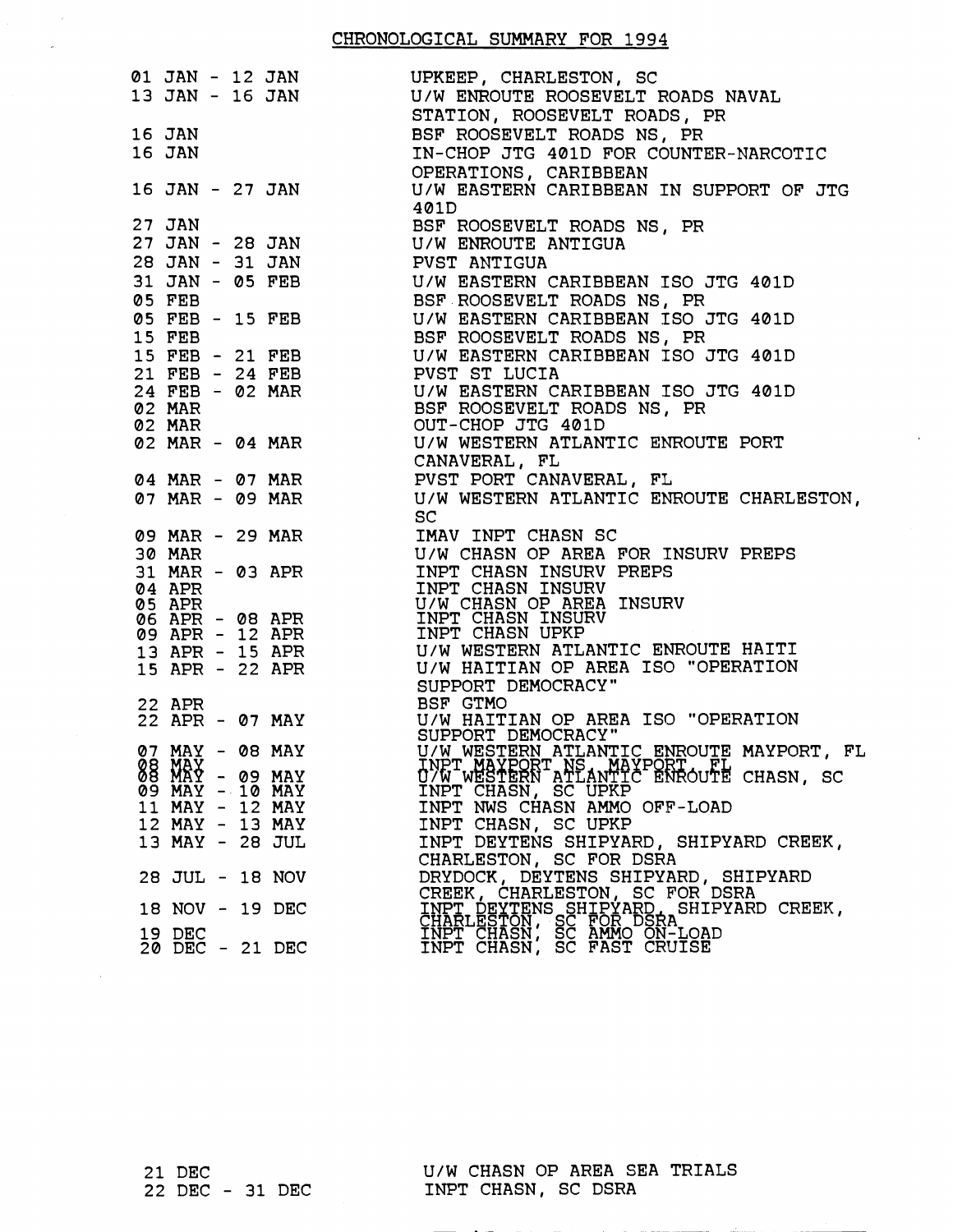## NARRATIVE SUMMARY FOR 1994

ELROD started 1994 in a post deployment leave and upkeep stand-down. The brief respite was soon replaced with preparations for a two-month deployment to the Caribbean in support of Counter-Narcotic operations. A single plane helicopter detachment from HSL-44 embarked on January 12, and the ship departed Charleston on the 13th. Three days later, ELROD stopped In Roosevelt Roads Naval Station, Roosevelt Roads, Puerto Rlco for fuel and to in-chop into CTG 401D, the Navy, Coast Guard, Customs, and DEA anti-drug smuggling team.

ELROD supported the nation's anti-drug effort by querying all north-bound traffic in the ship's Caribbean patrol area, and boarding those that the JTG deemed suspicious.

The long patrols were broken up by periodic BSF stops in Rosle Roads for fuel and food, and by two port visits. The first port visit was to Antigua, where the crew enjoyed the local hospitality. Naval Facility Antigua welcomed the ELROD team to their "Superbowl Sunday" parties, and to watch the game with them.

The second port visit was in St. Lucia, where the ELROD team had the opportunity to help the citizens celebrate the country's 15th Independence Day. An honor guard from ELROD represented the United States in the Independence Day parade, and a formal diplomatic reception was held on ELROD's flight deck that evening.

Enroute to Charleston, ELROD stopped in Port Canaveral, FL to embark riders from Engineering Training Group (ETG). The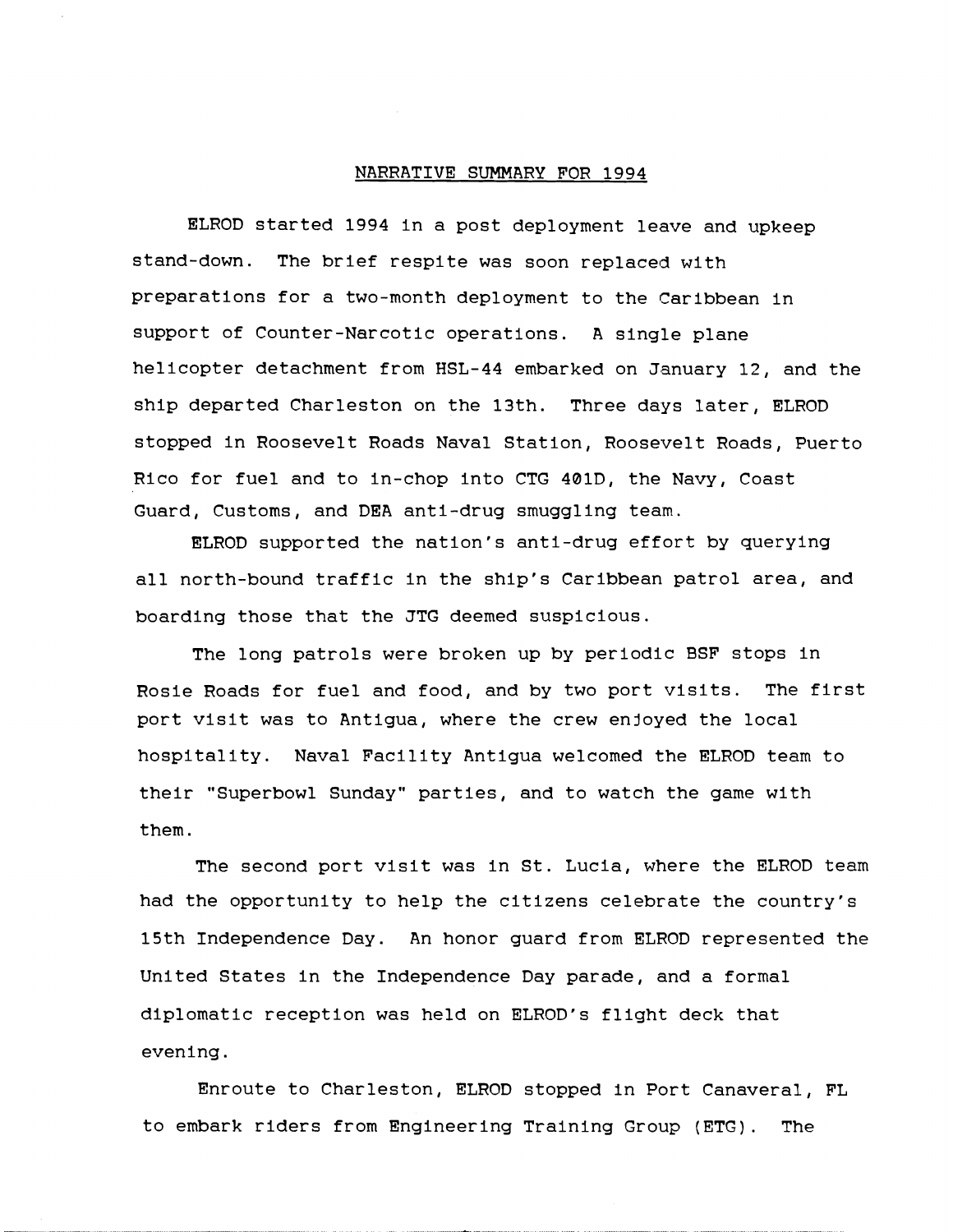three-day port visit enabled visits to the adjoining Space Center and other central-Florida attractions.

ELROD returned to Charleston in mid-March, and immediately began an IMAV (Intermediate Maintenance Availability) with SIMA Charleston. Routine repairs and upkeep merged with INSURV preparations as ELROD was groomed from stem to stern. Those preparations paid off when ELROD received a 'GOOD.'

April and May saw the ELROD joining a host of other ships in the Caribbean as part of OPERATION SUPPORT DEMOCRACY.

Returning from the Caribbean the ELROD visited Maypert, FL briefly, then continued on to Charleston where she turned her full attention to the shipyard period starting with an ammo offload. ELROD then 'deadsticked' to Deytens Shipyard in Shipyard Creek, just downstream the Cooper river from Charleston Maval Base. Work proceeded at a furious pace, merely shifting emphasis when ELROD was placed into drydock in late July and continued even after ELROD was taken out of drydock in November.

Along the way, ELROD picked up her 5th Blakeley Cup for winning Surface Warfare Training Week.

ELROD picked up the pace even further in November during Combat Systems Testing and preparations for the Light Off Exam signalling the approaching end of the overhaul period.

After passing LOE in early December, the ELROD had a chance to catch her breath with a pair of Christmas parties, one for the adults, and one for the families onboard ELROD, complete with a visit from Santa.

The grueling pace continued though, with an ammo on-load,